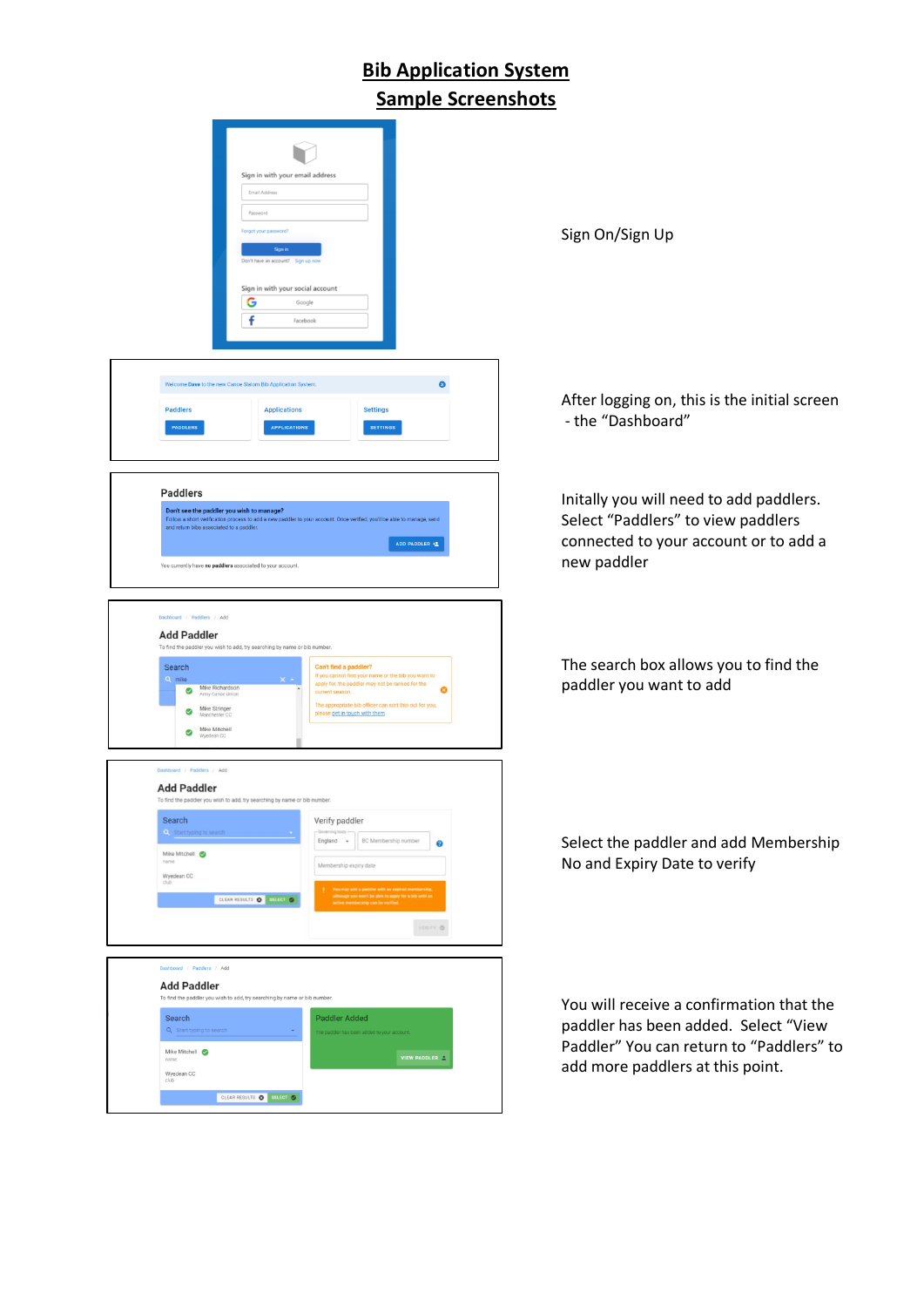

Selecting a paddler shows all associated bibs along with current status.

Select "Apply" for the desired bib and this is added to the basket at the top of the screen. Multiple bibs can be added at this point.

When applications are complete click on the basket and then "Begin Application"

These are the standard declarations that were on the old application form and must be ticked before proceeding.

Add a delivery address using postcode lookup or select a stored address. If you want some bibs to go to a different address then you will need to make a separate application.

If there is an bib credit in the system this screen will not be shown. If you have a bib voucher it can be declared otherwise a bib deposit of £10 will be charged